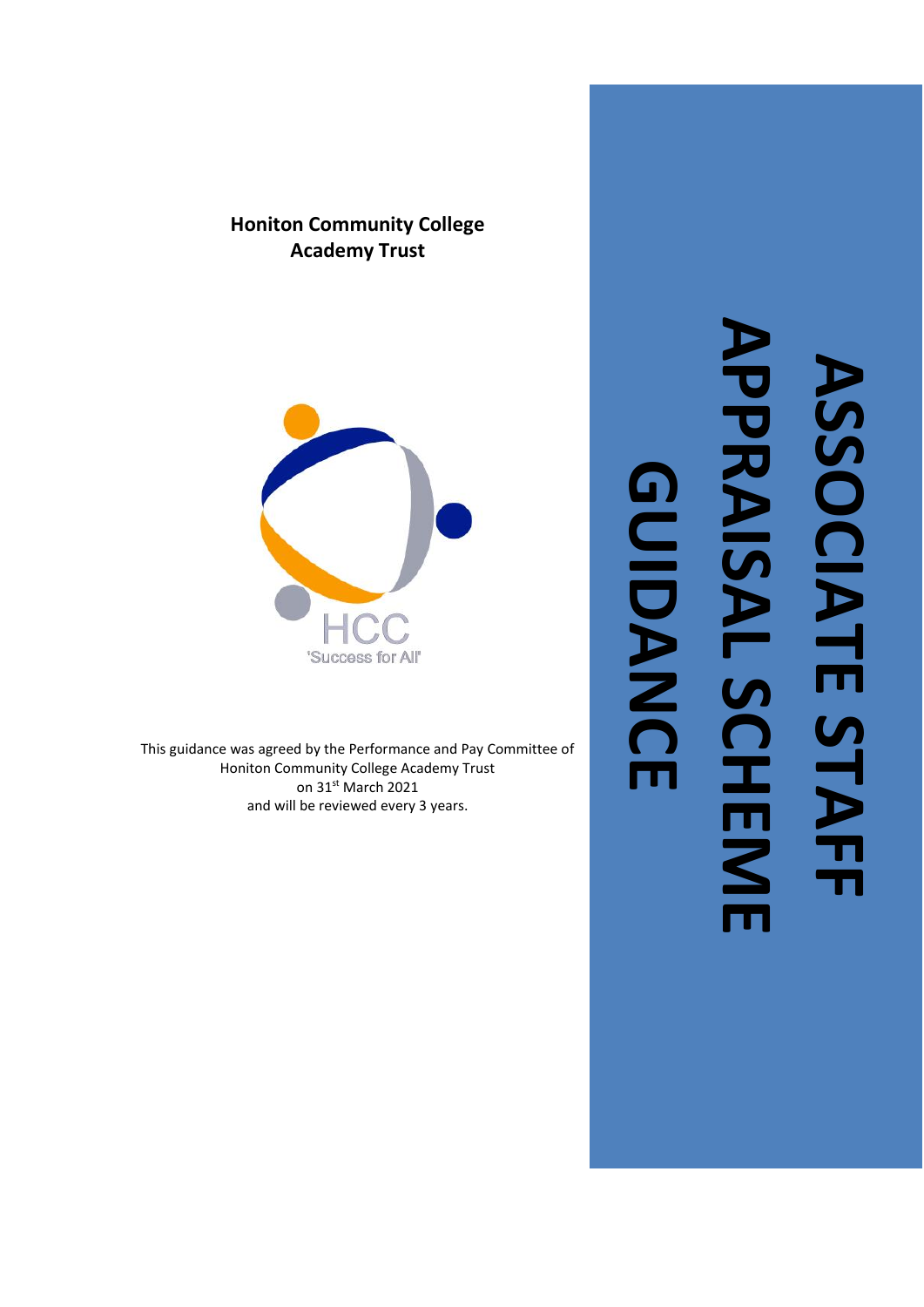## **CONTENTS**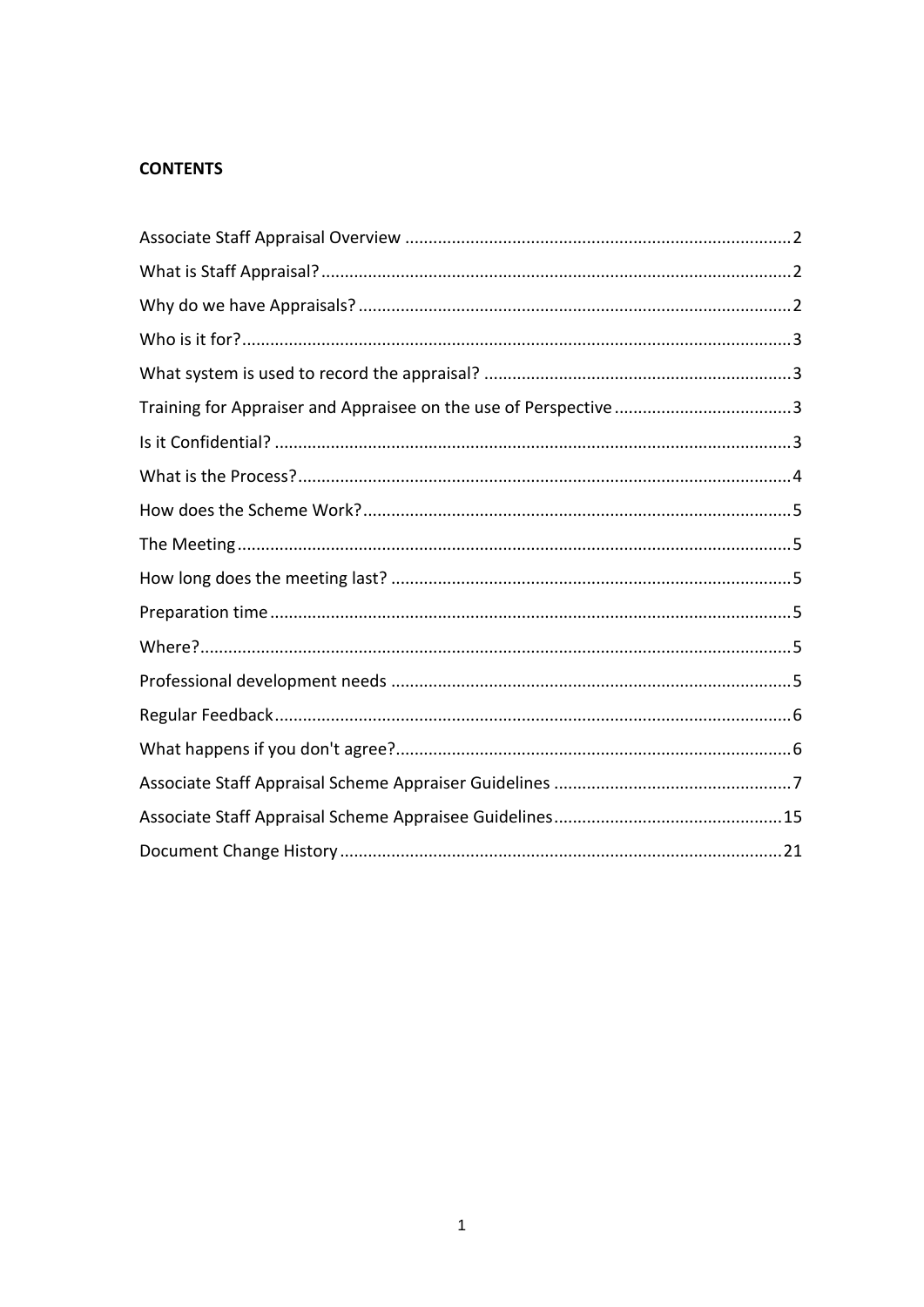#### <span id="page-2-0"></span>**Associate Staff Appraisal Overview**

Every member of associate staff will receive a rigorous, constructive annual appraisal leading to an individual plan for development.

The Honiton Community College Associate Staff Appraisal Scheme is open to all employees within the college that are not covered by school teachers' pay and conditions and performance management criteria. It aims to provide a single set of standards for use by the college, thereby providing consistency for employees and managers.

Associate staff appraisals will be conducted as part of a cycle complimenting the performance management arrangements for teachers, so that shared learning objectives can be established. In common with the teacher's performance management scheme the associate staff appraisal scheme follows a cycle of planning, ongoing monitoring/support/dialogue and review. However, the associate staff appraisal scheme differs from the arrangements for teachers in that it does not link to pay progression criteria.

In order that the college can demonstrate the link between associate staff appraisal, college improvement and its development plan it is good practice to consult all associate staff on the College Improvement Plan and the self-evaluation process. The College Improvement Plan is a key document in the appraisal process and appraisers are expected to explore the alignment of objectives with the school's priorities and plans. Objectives should also reflect the appraisee's professional aspirations, where feasible.

Prior to the introduction of any appraisal scheme it is fundamental that every member of staff has a comprehensive job description reviewed on a regular basis and a clear line management structure.

#### <span id="page-2-1"></span>**What is Staff Appraisal?**

Appraisal is a constructive process that encourages positive feedback about performance and gives a mechanism for the agreement of objectives, development needs and career plans for all staff.

It is important for managers to let their staff know how well they are performing and each person needs to be sure of how their role contributes to raising standards.

Everyone needs to have clear objectives for the year ahead and the right skills and competencies to do their job. Employees should know how they are doing in their jobs and understand how their work makes a difference to the college and the wider community.

#### <span id="page-2-2"></span>**Why do we have Appraisals?**

- So that the work done by staff for the college can be valued and appreciated within the boundaries of professional dialogue/conversation
- So that staff can reflect on their current role and responsibilities (with reference to their job description)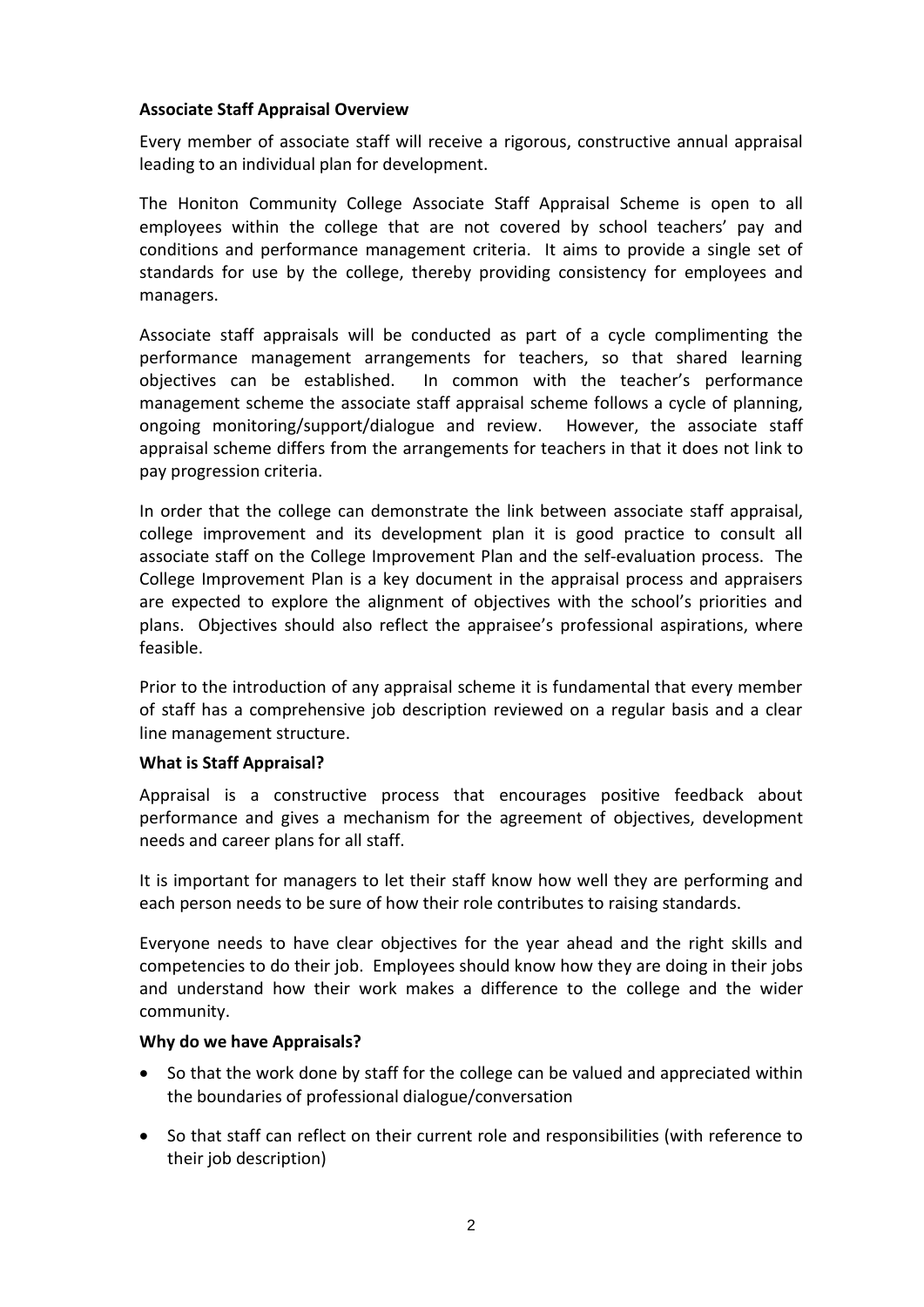- So that staff can consider their future career plan and personal continuing professional development needs
- So that the college can find out what continuing professional development staff need to do their job well. This will support performance and raise standards
- So that staff can have a say about what the college does and how it does it
- So that the college can identify good practice to share within college or with local Learning Communities
- So that the college can keep pace with the changes coming from Central Government and the demands of local communities

The appraisal scheme is a two-way process that means both appraisee and manager contribute. It is about:

- Receiving feedback on how well people did in their job last year
- Making the link between the individual's job and raising standards
- Identifying the skills and knowledge people need to do their job
- Giving clear objectives for the coming year so that each individual knows what their manager expects of them
- Identifying the training and learning people need to do their job
- Talking about what the next job might be

#### <span id="page-3-0"></span>**Who is it for?**

The scheme is for all associate staff employed in the college but does not apply to casual staff. The inclusion of temporary and seconded staff is at the discretion of the line manager and will depend on individual circumstances; however, good practice would be to include staff who are employed for more than a term. Targets for temporary staff must be reasonable and proportionate to their employment.

#### <span id="page-3-1"></span>**What system is used to record the appraisal?**

The College operates on online system called Perspective to manage the appraisal process. This system is used for both teaching and associate staff.

#### <span id="page-3-2"></span>**Training for Appraiser and Appraisee on the use of Perspective**

The Associate Staff Appraisal Process utilises an online system throughout every stage of the process. It is therefore vital that both the appraisee and appraiser have been adequately trained on the use of the system prior to an appraisal taking place. This is to ensure that the process focuses on the quality of the conversation and professional dialogue rather than dealing with any technical related issues.

#### <span id="page-3-3"></span>**Is it Confidential?**

The conversation in the appraisal meeting is private but the outcome of the appraisal is the completed online appraisal form. The appraisal form can be seen by the appraisee, the appraiser and the appraisee's line manager as well as the Principal.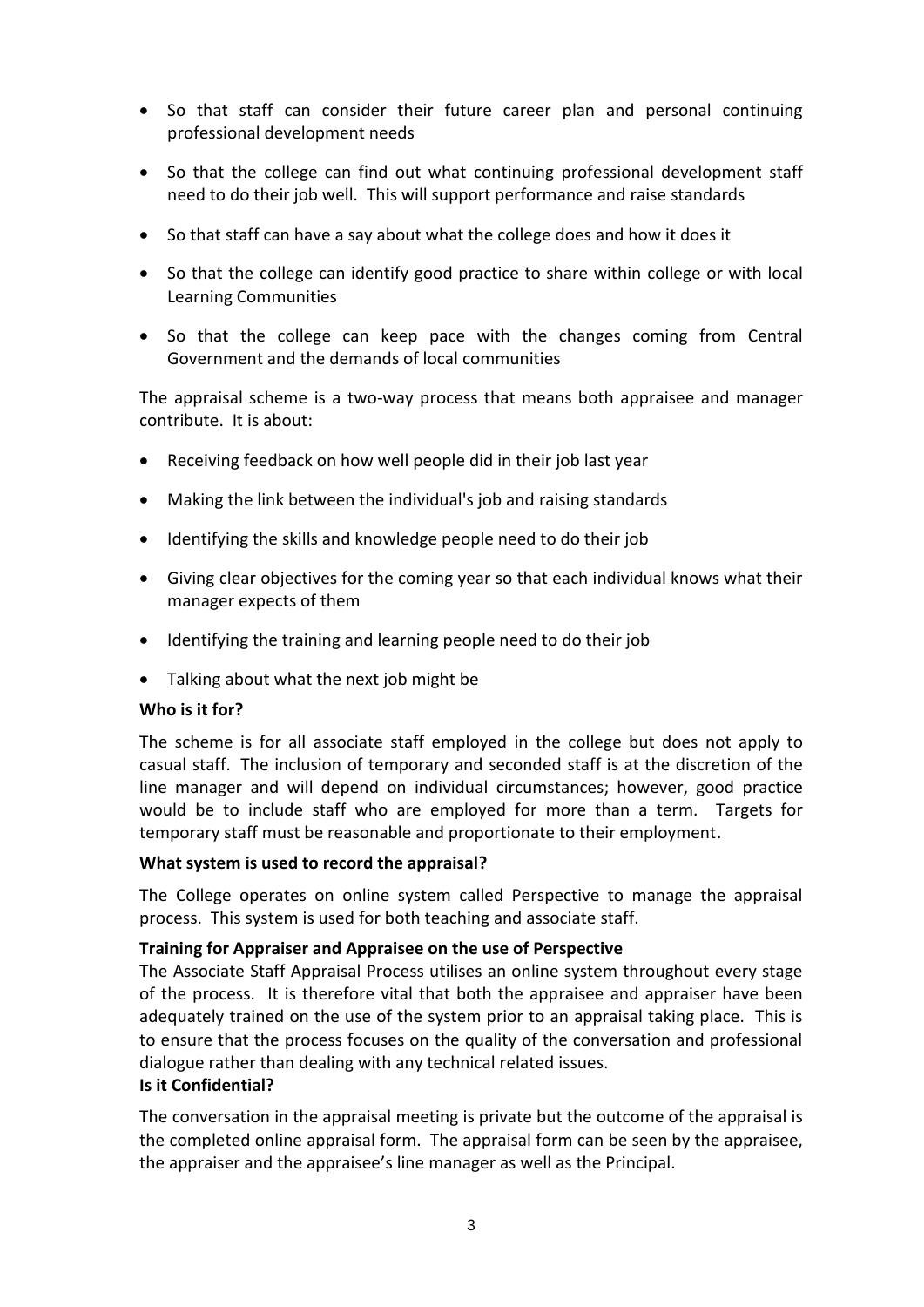Some information from the form may be used to help create team or college learning/development plans. Confidential information should not be recorded on the form. Managers can make their own notes on confidential matters and these should not be shared without the permission of the appraisee, neither should they contain any information the appraisee is unaware of. At the close of the meeting the appraisee and the appraiser should be clear what, if any, information is deemed to be confidential.

#### <span id="page-4-0"></span>**What is the Process?**

The process begins with the agreement of the College Improvement Plan and then personal appraisal targets are set to achieve the objectives within the plan. Where possible, managers should only begin to appraise their staff after they have received their own appraisal (associate staff) or performance management (teaching staff).

Wherever possible the role of Appraiser should be the Appraisee's line manager. However, in consideration of the workload on individuals, the college may wish to place a limit on the total number of staff (including teachers and associate staff) for which one individual is expected to undertake appraisals/reviews.

Appraisals should take place on an annual basis. The college considers how and when associate staff appraisals will take place in order that they complement the performance management arrangements for teaching staff and that shared learning objectives can be established.

As part of the process; appraisee's are asked to review themselves against a set of professional standards. These standards cover the following criteria:

- Job and Professional Knowledge/Skills
- Commitment & Motivation
- Planning & Personal Development
- Relationships with Colleagues
- Communication
- Team working
- Problem Solving and Decision Making
- Management Skills and Behaviours
- Managing People (where appropriate)
- Personal Qualities

Lesson Observations will be used as part of the associate staff (classroom based) appraisals. The observation should be discussed and arranged in advance and have an agreed focus which is clearly relevant to the appraisee's professional development and targets or be a whole college focus.

Whilst the form includes a number of categories, which are intended to cover the key areas of work for classroom-based staff, it is not necessary to comment on every objective; the ones of particular relevance to the appraisee should be agreed in advance.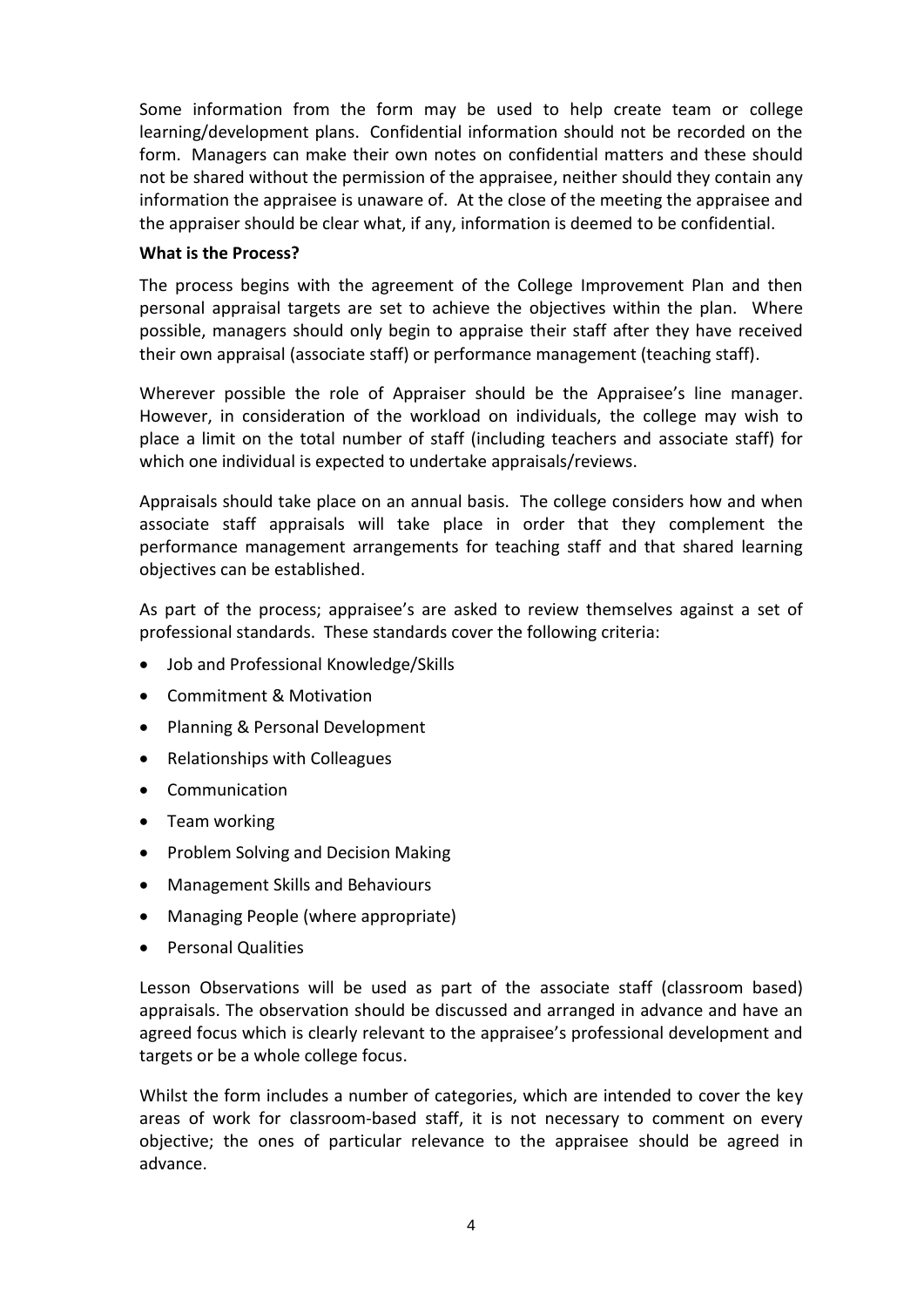#### <span id="page-5-0"></span>**How does the Scheme Work?**

- Everyone sits down with their manager or supervisor once a year to review their job description and talk about their performance, objectives, continuing professional development and future career. This will be recorded on the Perspective system, both manager and appraisee have access to this.
- People who are new to the job will be appraised under the college Probationary Policy as soon as they start.

#### <span id="page-5-1"></span>**The Meeting**

#### <span id="page-5-2"></span>**How long does the meeting last?**

This is to be agreed between the manager and the appraisee and may differ depending on the complexity of the job and the individual's circumstances. As a guide, one hour should be set aside.

## <span id="page-5-3"></span>**Preparation time**

It is important to give preparation time to both the appraisee and the manager. A selfevaluation form is available for the appraisee to use in preparation for the meeting.

#### <span id="page-5-4"></span>**Where?**

The appraisal meeting is confidential and requires a quiet room and the concentration of both parties. If you have difficulties in finding a room, ask someone who has a room of their own if they would mind moving out of their room for the duration of the meeting.

#### <span id="page-5-5"></span>**Professional development needs**

The college will collate and make plans locally for professional development activities. Development needs are a joint responsibility between the employee and their manager and each party plays an active role. Decisions on access to some specific CPD activities may need referral to a more senior level.

In the case of competing demands on the college budget, a decision on relative priority should be taken with regard to the extent to which (a) the CPD is essential for the appraisee to meet their objectives; (b) the training and support will help the college to achieve its priorities and (c) the appraisee's personal development needs and aspirations. The college's priorities should take precedence and CPD requests will be agreed by the Vice Principal (Teaching and Learning).

Needs which are common may be met more effectively by a course or shared learning opportunity. Equally, CPD may come in the form of shadowing other colleagues both internally and externally and through in-house training.

It is good practice to organise joint training of associate staff and teachers where possible, as this can greatly benefit joint working and the delivery of learning in the classroom.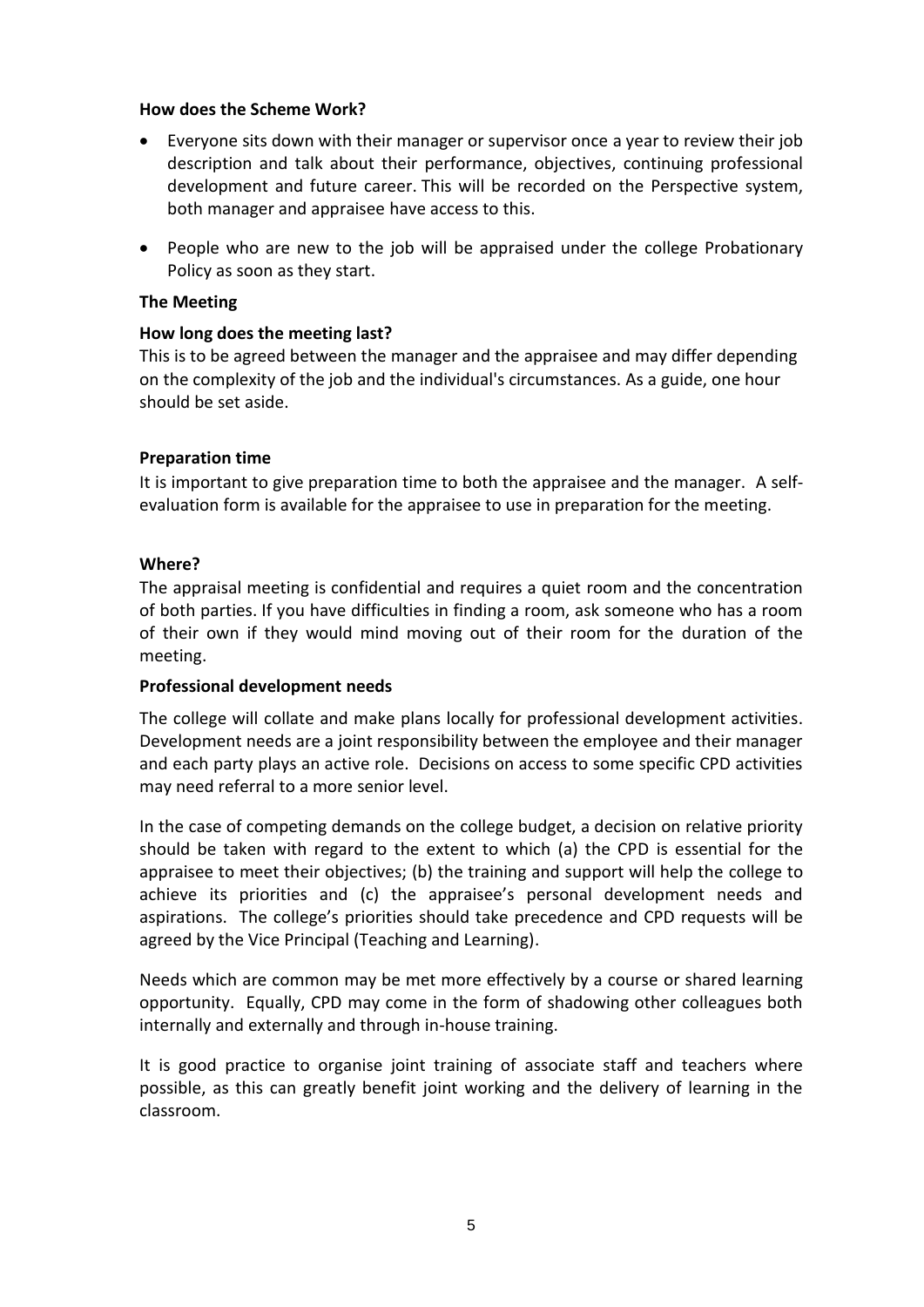Once CPD activities are agreed and recorded, it is the manager's responsibility to facilitate them and the appraisee's responsibility to undertake them.

#### <span id="page-6-0"></span>**Regular Feedback**

It is important that during the appraisal year the appraisee receives regular feedback on their performance. This is to avoid any surprises at year end and to give the appraisee the opportunity to improve their performance before year end, if it is falling below the required standard. To this end it is required that regular feedback is given to staff through the year and during line management meetings. Also, any change in objectives during the year should be recorded and any mitigating circumstances, which are beyond the appraisee's control, that may lead to failure to meet an objective.

#### <span id="page-6-1"></span>**What happens if you don't agree?**

If you do not agree with what your manager has put on the form, the first thing to do is to discuss your concerns directly with them in an effort to resolve things. It may be necessary to make your line manager's manager aware of any disagreement in order that they can arbitrate.

Where your line manager is the Principal the Chair of Governors would take the role of the 'line manager's manager'.

If you feel aggrieved with any part of the process you should speak to your line manager in the first instance. If you remain dissatisfied, then you can raise this with your line manager's manager in accordance with the local procedures. Every effort will be made to resolve disputes amicably.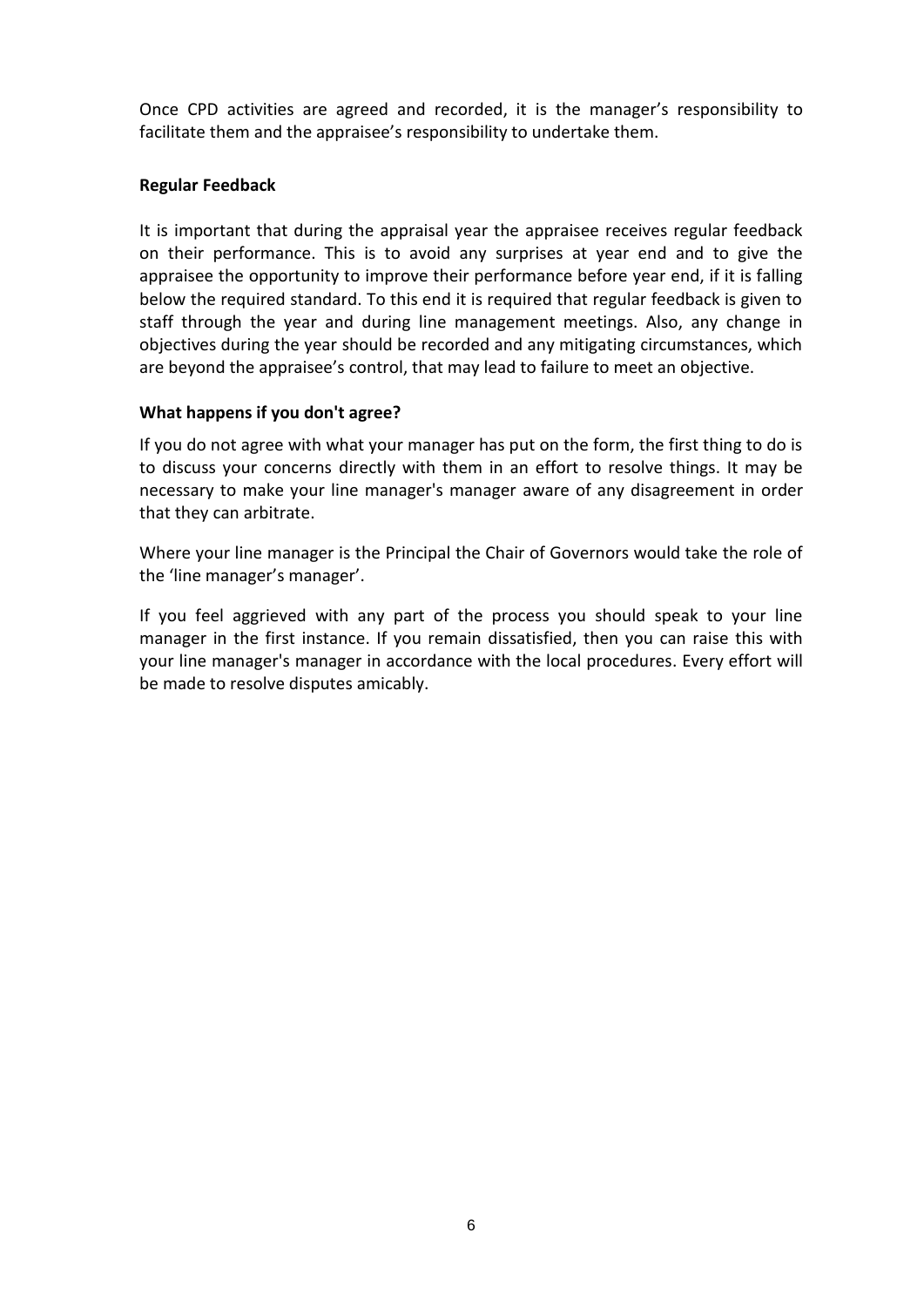## <span id="page-7-0"></span>**Associate Staff Appraisal Scheme Appraiser Guidelines**

This scheme is applicable to all employees within the college that are not covered by school teachers' pay and conditions and performance management criteria.

The appraisal scheme is designed to be a constructive process during which the appraiser provides positive and constructive feedback about the employee's performance and works with them to agree objectives, development needs and career plans for the next year.

#### **Appraisal process**

#### **1. By Whom?**

The appraiser will be a nominated manager, which may be the Line Manager, Principal, SENDCO, Head of Department, Member of ELT, or a HLTA – who for the purposes of this document will be referred to as "manager".

Wherever possible the role of Appraiser should be the Appraisee's line manager. However, in consideration of the workload on individuals, the college may wish to place a limit on the total number of staff (including teachers and associate staff) for which one individual is expected to undertake appraisals/reviews. Where the Appraiser is not the line manager it will be important to identify and agree other individuals who have knowledge of the appraisee and their post, whether it is appropriate for them to feed into the appraisal process and what form this might take.

## **2. When / Where?**

Appraisals should be held annually. The meeting should be scheduled ideally for at least an hour and should be held in a private place where there will be no interruptions.

#### **3. Preparation**

Prior considerations:

- Give adequate notice
- Allow time for the appraisal
- Give the appraisee time to prepare for the appraisal (see below for timescales and provision of preparatory documents)
- Outline the way in which you intend to conduct the appraisal: purpose / format / possible duration
- Book a room where you will not be interrupted and where both parties will feel at ease.

Before the meeting you should: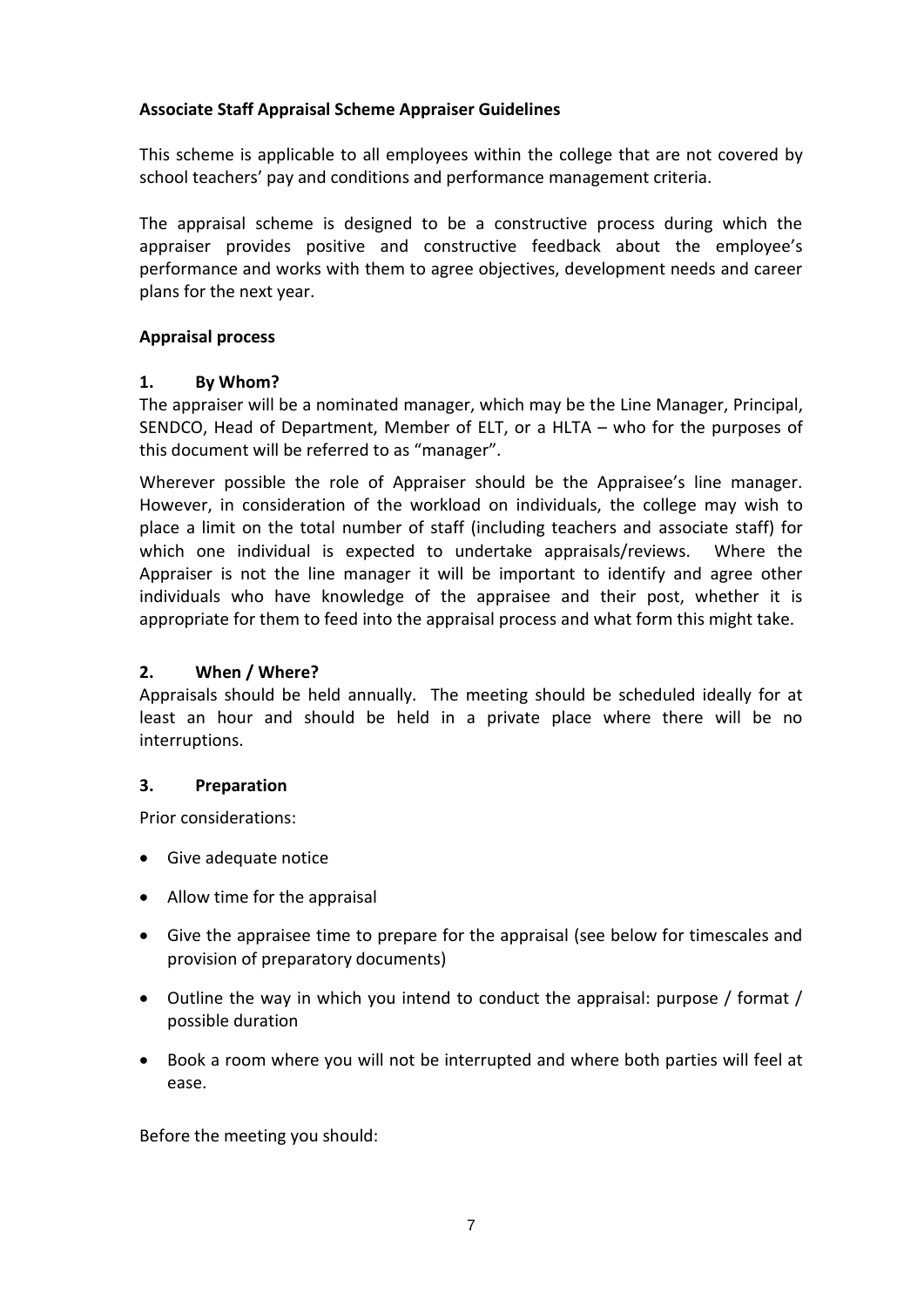- Ensure you are familiar with the college improvement plan
- Familiarise yourself with the appraisee's job description and current objectives
- Familiarise yourself with the appraisee's completed professional standards and review the monitoring section within Perspective for the previous year's targets
- Read notes from the last appraisal meeting and/or supervision or other professional dialogue throughout the year
- Make notes of the things you wish to raise relating to each of the sections on the form
- Where appropriate and agreed in advance, collect and consider information from other relevant parties who may work directly with the appraisee
- Be clear about any critical incidents or events you want to refer to (although these should have been discussed at an earlier date as part of day to day supervision)
- Be prepared to deal with any sensitive issues you wish to raise
- Identify any changes to job requirements e.g. review working hours etc (establish whether these are such that a referral to a senior manager is required e.g. job description does not accurately reflect current responsibilities)
- Identify new objectives you wish to discuss and agree
- Collect details of any relevant training or development opportunities which can be made available to the appraisee
- **Remember, there should be no surprises for the appraisee**

In addition, for classroom-based staff, where the local agreement is that an observation will form part of the appraisal process, you should (at least 2 weeks before):

- Agree and plan a date for the classroom observation and who is best placed to undertake it
- Review and agree the focus of the observation; this will relate directly to (a) the objectives and development plan recorded on last year's appraisal; and (b) any specific areas for future development which may result in new objectives for the coming year; or (c) an area specifically requested by the appraisee.

Then, following the observation and in readiness for the meeting: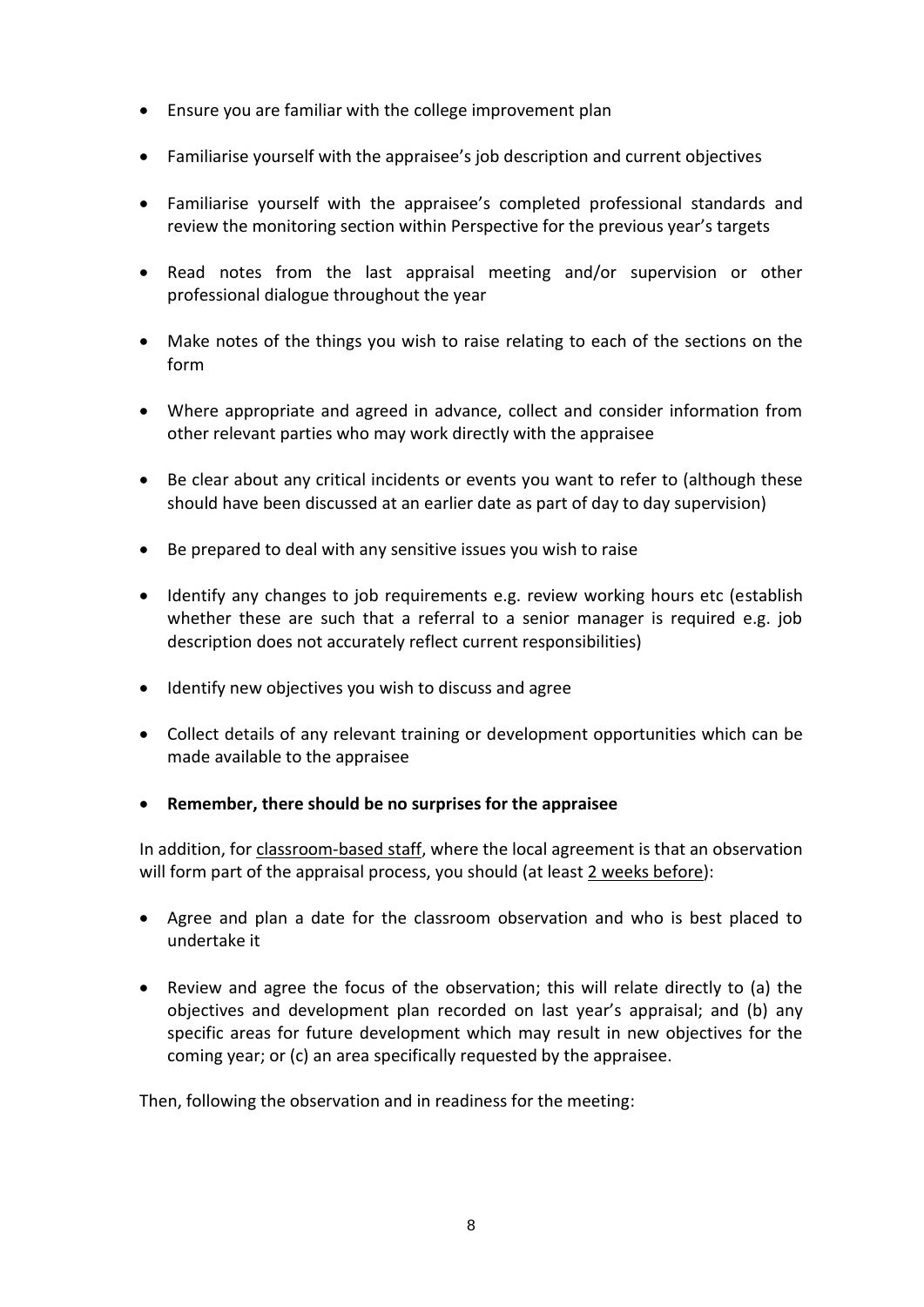- Ensure the appraisee received brief feedback, within 24 hours of the observation and has been provided with their own copy of the document (*Appendix 3*)
- Have a copy of the completed observation sheet available and be prepared to discuss it in more detail
- Ensure that the appraisee has had adequate time to prepare, using the self review form and confirm that they will be bringing this and/or other relevant notes to the meeting. This could also be provided prior to the meeting if agreed with the employee

## **4. Professional Standards and Self Review**

You should review and discuss with the appraisee their completed professional standards. These standards cover the following criteria and can be used to form your discussion regarding performance and future development needs.

- Job and Professional Knowledge/Skills
- Commitment & Motivation
- Planning & Personal Development
- Relationships with Colleagues
- Communication
- Team working
- Problem Solving and Decision Making
- Management Skills and Behaviours
- Managing People (where appropriate)
- Personal Qualities

## **5. Working for your College**

You should discuss with the appraisee how their work contributes to the success of the college by considering links with:

- College Improvement Plan
- Department/team plan

or any other relevant documents.

## **6. Classroom Observation (if applicable)**

Discuss the key points from the observation and the self review in the context of last year's objectives and any further learning and development needs identified. Learning and development needs should be carried through to the remaining sections of the form as appropriate.

## **7. Annual Review of Objectives**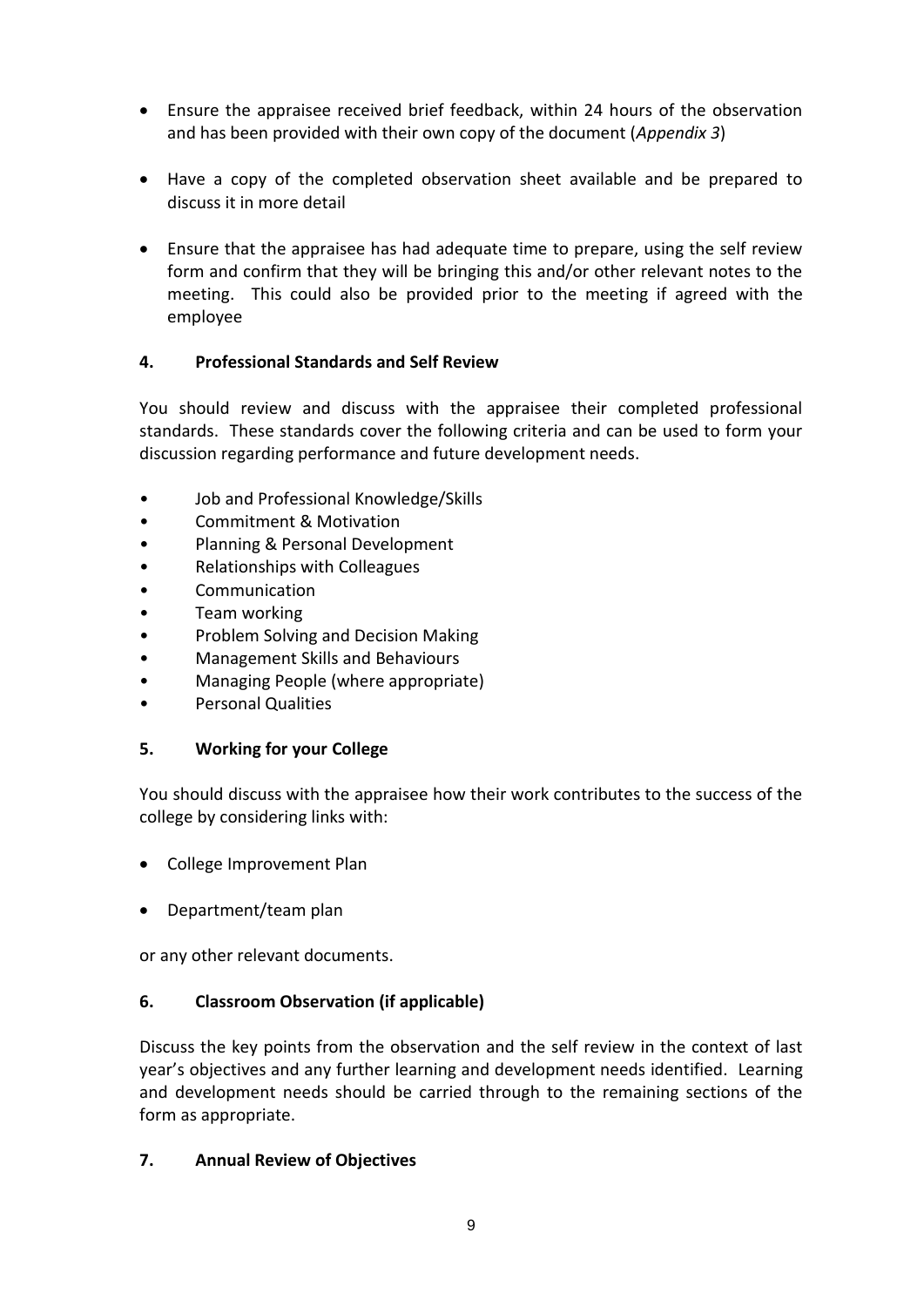Objectives are concerned with what is achieved, but how it is achieved is equally important.

Discuss the following with the appraisee:

- What was achieved overall by you and the appraisee?
- How well was it achieved?
- Were there any barriers to achievement?
- What could have been done differently?
- What was the quality of working relationships?
- If the objectives were not achieved, what were the reasons? What might have been done differently?
- How well does the appraisee feel they have been supported over the past year are there times when things have got in their way?

Ensure you praise good work.

Do not 'duck' issues or concerns of underperformance – discuss them, find out what the problem is, plan learning needs and set standards for improvement.

**Remember, there should be no surprises for the appraisee as issues should be raised during regular professional dialogue, line management meetings and/or supervision sessions. Do not leave issues aside until appraisal or review meetings.**

#### **Remember that the Appraisal Process is confidential.**

Most people want to do a good job and be valued. Many factors can affect performance: lack of knowledge, skill or confidence, motivation or morale, poor or difficult relationships in the workplace, personal or family problems and insufficient or too much scrutiny from a manager.

Responding to learning needs is important, but you will also need to explore what else may affect an individual's achievements at work.

- What objectives were set last time and have they been met?
- Does the performance match the organisation's expectations?
- Could performance be improved, and if so, how?
- What support must be given to gain better performance?
- Were the objectives SMART?

Any development needs will need to be recorded in the development plan.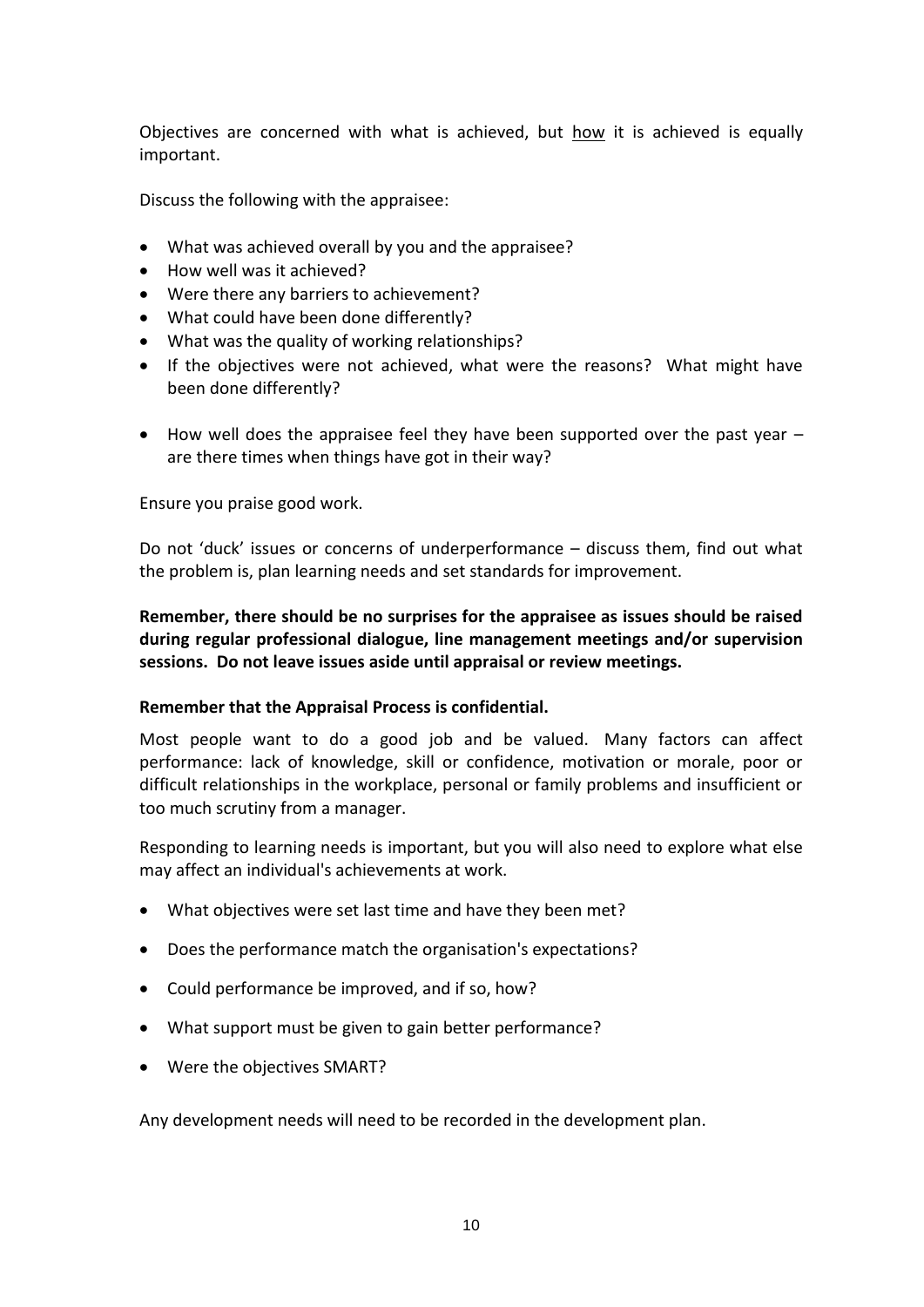## **8. Annual Review of Personal Development**

Review last year's targets/objectives:

- Were development objectives met last year?
- How well were they met?
- Has performance improved as a result?
- How has the improvement in performance been demonstrated? (Use specific examples)
- How has the improvement in performance benefited the college/team?
- What is being done differently as a result of the development?
- If development objectives were not met why?

Any outstanding development needs should then be recorded in this year's development plan.

#### **9. Objectives for next year**

Objectives may come from a number of places:

- College / department / team plans
- National and local competency standards and job profiles
- Completed appraisee's self-evaluation form
- As an outcome of reviewing last years performance

Prepare any objectives linked specifically to the College Improvement Plan in advance and be ready to explain how they reflect the needs of the school.

Objectives should be expressed in a way that staff can understand and relate to. They should enable individuals to know what they are expected to achieve and how their objectives relate to overall performance. Objectives should be such that, if they are achieved, they will contribute to improving the progress of pupils at the school.

Where possible all objectives need to be **SMART**:

**S**pecific – precise and unambiguous so that both of you know what is being aimed for.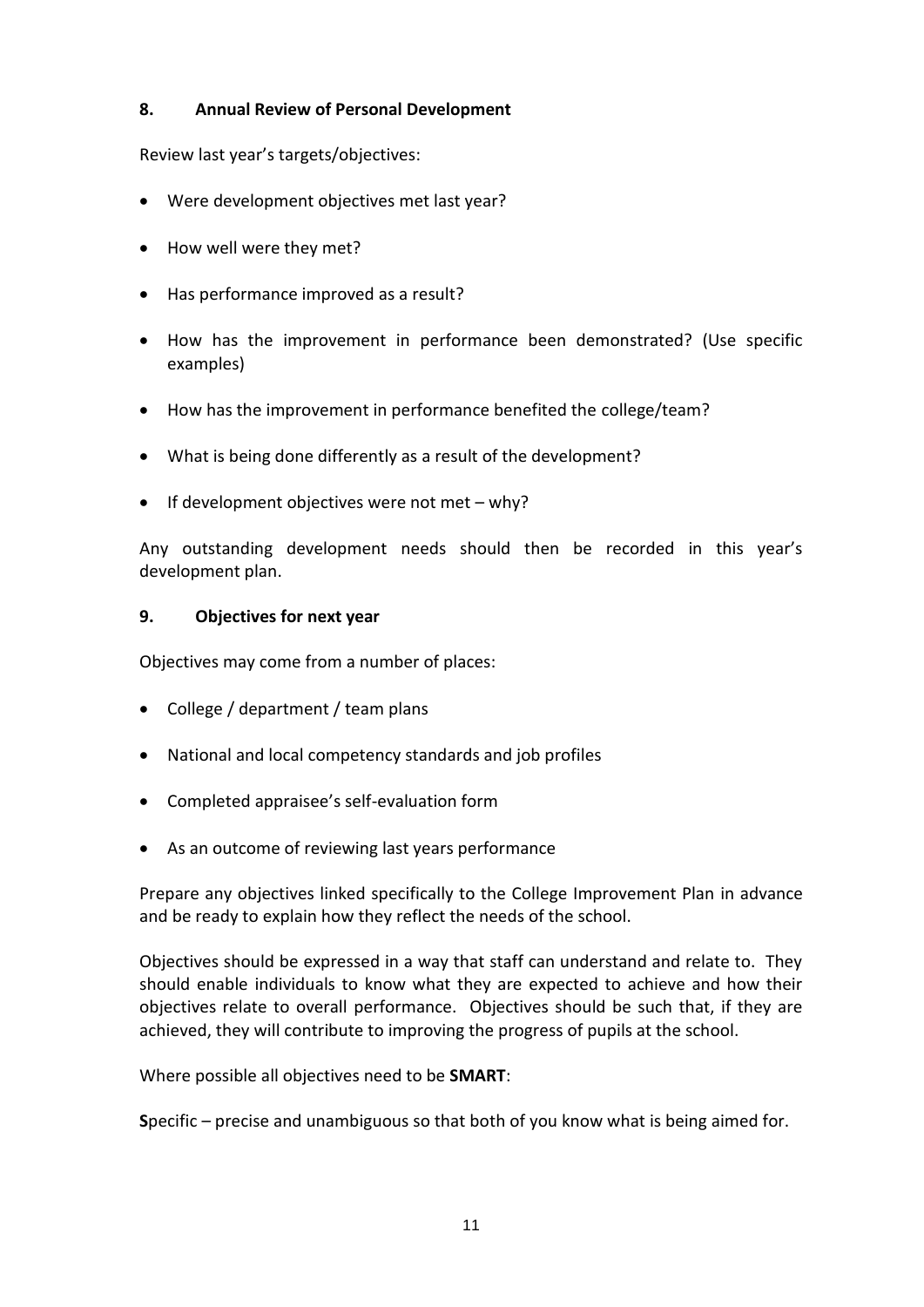**M**easurable – measures are the way to tell if something has been achieved (or not). Describe what success will look like in ways that can be measured.

**A**chievable - can this objective be achieved? Are there any barriers that may impact on the employee's ability to achieve the objective?

**R**elevant – does the personal objective fit with the objectives of the school/team? The objective must be within the remit of the individual's job.

**T**imed – give a date by when the objective should be achieved or reviewed.

Objectives should reflect a balance between ongoing work and new areas of work. The number of objectives will depend on their size and scope. As a guide, Honiton Community College normally sets 3 objectives.

If the objectives take someone into a new area of work, you should consider what they will need to perform well. However, if someone is experienced and skilled at their job, what else might they need to sustain their motivation and job satisfaction?

#### **10. Development Plan**

The development plan must also set objectives and be **SMART**.

Development objectives may come from a variety of sources:

- National standards
- Review of last year's performance
- Objectives for next year (i.e. new skills to achieve the coming years objectives)
- Competency frameworks comparing current performance against the competency profile
- Accredited professional development programmes e.g. NVQ attainment
- The appraisee's views of areas of personal improvement and training that would enable them to perform more effectively in their job
- Feedback from others e.g. peers
- Career plans
- Required literacy & numeracy qualifications (e.g. level 2 NVQ)
- Continuing professional development (CPD)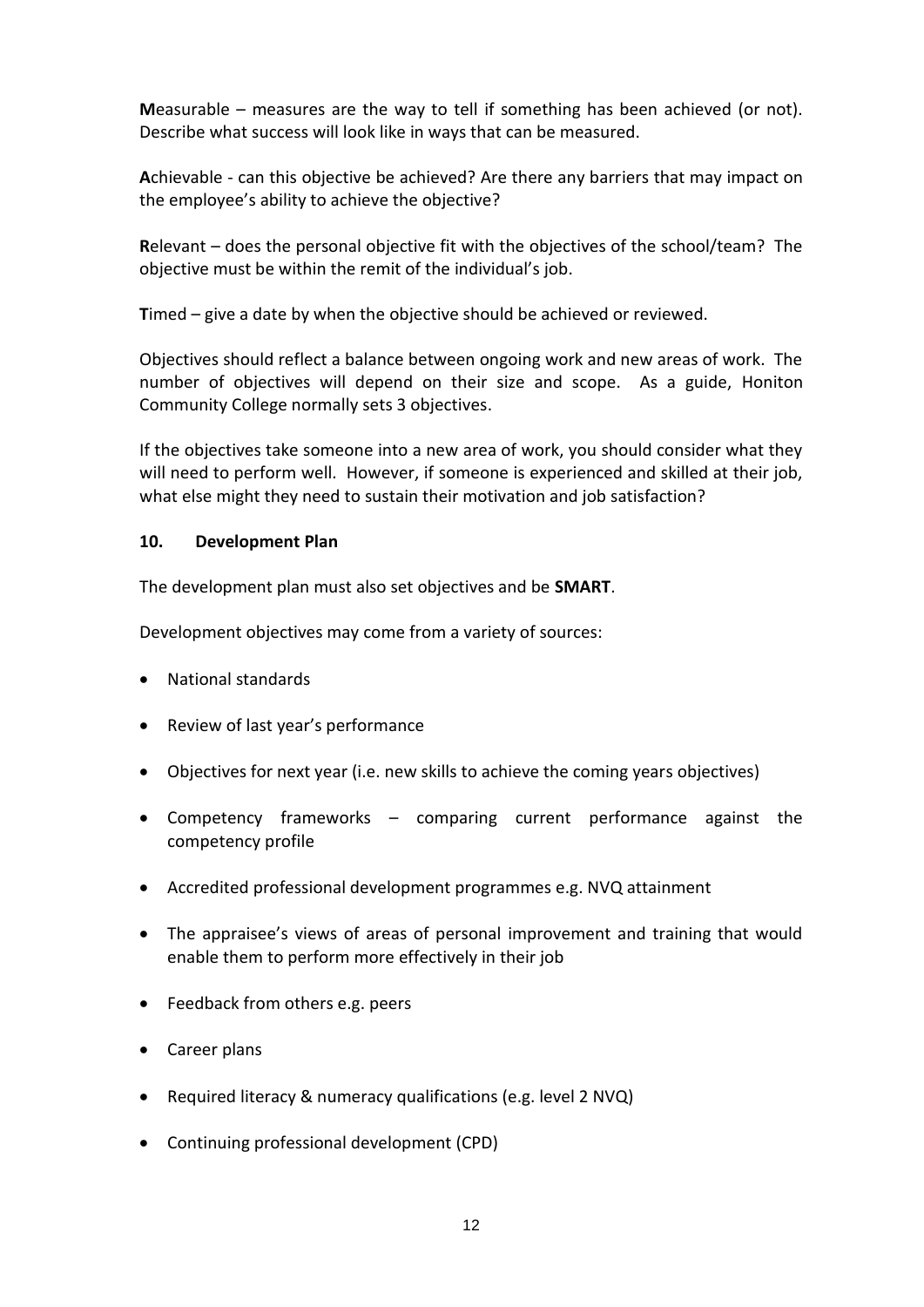You may wish to review any CPD activities already provided.

Development needs are a joint responsibility between the employee and their manager and each party plays an active role in professional development.

With regard to the provision of continuing professional development, 'CPD', in the case of competing demands on the college budget, a decision on relative priority should be taken with the regard to the extent to which (a) the CPD identified is essential for the appraisee to meet their objectives; b) the training and support will help the college to achieve its priorities and (c) the appraisee's personal development needs and aspirations. The college's priorities should take precedence, however staff should not be held accountable for failing to make good progress towards meeting their targets where CPD support recorded on the appraisal form has not been facilitated.

CPD can take a number of forms. In addition to the more traditional 'training course', development opportunities could include in-college and cross-college/school activities, such as coaching and mentoring, learning from others' practice through structured, supportive, developmental observation, and other forms of professional collaboration.

Once CPD activities are agreed and recorded it is the manager's responsibility to facilitate them and the appraisee's responsibility participate in them.

#### **11. Career Plan**

Discuss any career ambitions the appraisee may have and how they will achieve them. Do you both agree that the appraisee is ready to look for opportunities for progression? Think about what positions or areas of work would be appropriate. Relevant development needs will need to be recorded in the development plan.

#### **12. Comments**

This is an opportunity for the appraisee to raise any issues that have not been covered as part of the appraisal process. They may wish to discuss:

- Your performance and how this has affected their own
- The appraisal and its impact on them
- Other issues e.g. health or wellbeing matters it may be necessary to arrange a further meeting to discuss other issues in more detail e.g. to complete a risk assessment etc.

Alternatively, the appraisee may wish to take time to reflect on what has been discussed and to feed back on the process at a later date.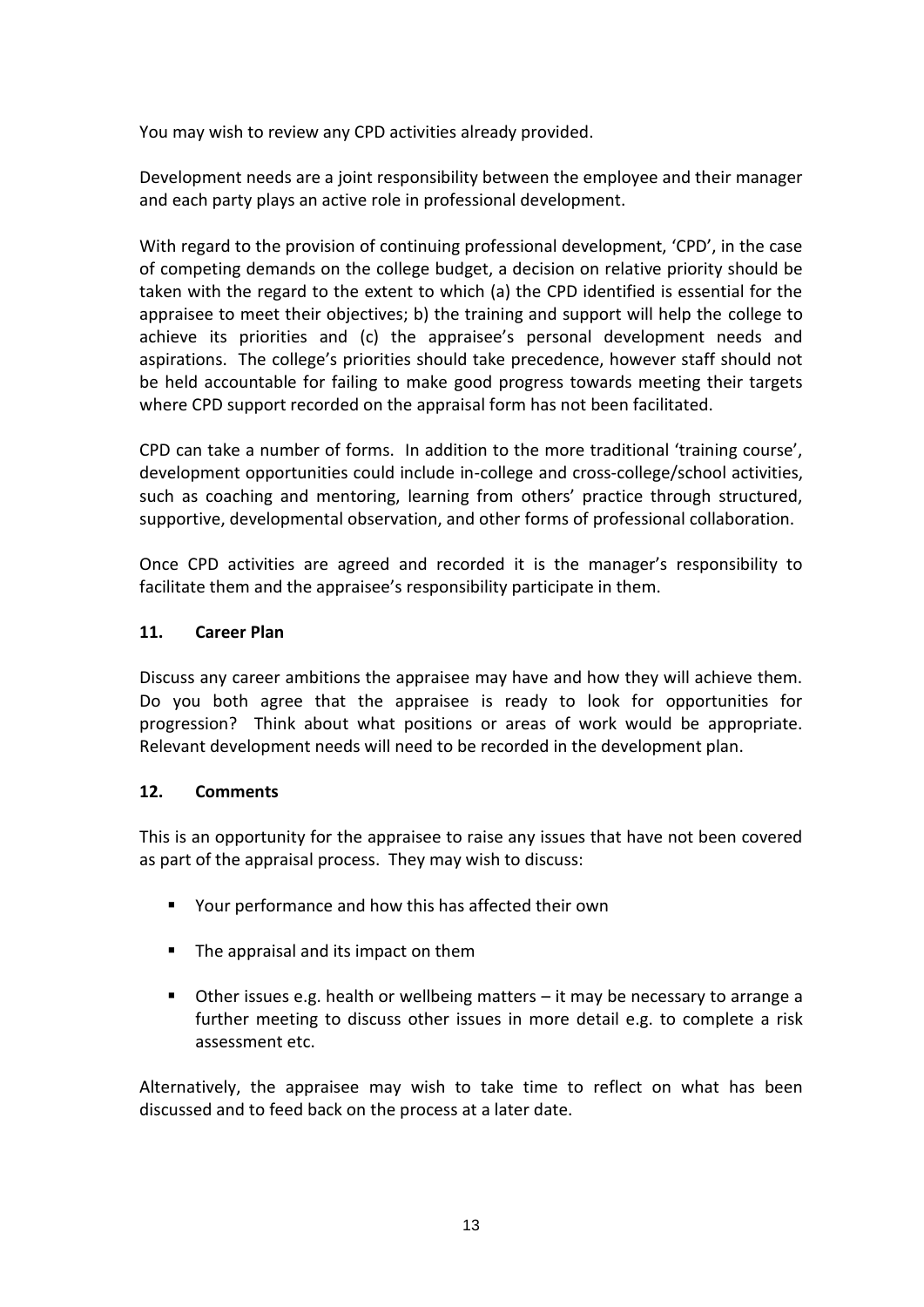## **13. Finalisation within Perspective**

Once the appraisal has been recorded on Perspective, the manager will then send it for feedback to the appraisee. This enables the appraisee to feedback on the appraisal form and then send back to the Manager to finalise.

## **14. Review of Development**

As a minimum there should be a mechanism to allow you and your manager to have ongoing professional dialogue about your progress towards objectives and for this to be recorded on the appraisal form during the year. These should be recorded within the Perspective system, specifically the monitoring section.

It is also important to discuss any need to amend objectives during the year in order that they reflect changed priorities or circumstances. If objectives are amended this must be recorded formally on the appraisal form.

**Remember, it is important for the line manager to maintain ongoing professional dialogue with the appraisee, as part of day-to-day management, in respect of performance or development. You must not wait for formal review meetings if there are issues which need to be discussed. See Regular Feedback section.**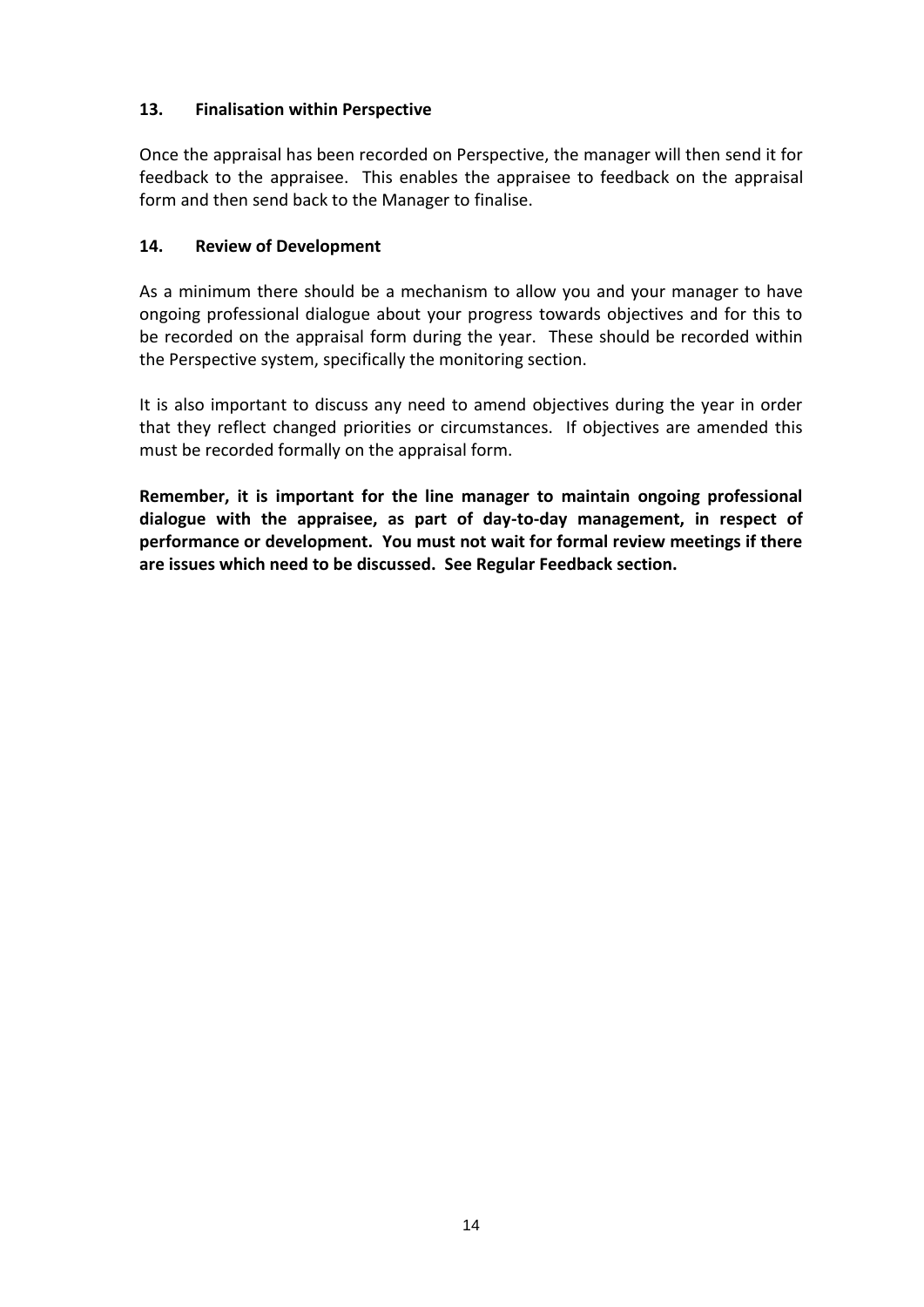## <span id="page-15-0"></span>**Associate Staff Appraisal Scheme Appraisee Guidelines**

This scheme is open to all employees within the college that are not covered by school teachers' pay and conditions and performance management criteria.

The appraisal scheme is designed to be a constructive process that encourages the line manager to provide positive and constructive feedback about your performance and to agree objectives, development needs and career plans for the next year.

## **Appraisal process**

## **1. By Whom?**

Your appraisal should be carried out by a nominated manager, which will normally be your Line manager, or in some cases may be the Principal, SENDCO, Head of Department, Member of ELT, or a HLTA – who for the purposes of this document will be referred to as "manager". Where your appraiser is not your direct line manager it will be important to identify and agree other individuals who have knowledge of your work and whether it is appropriate for them to feed into the appraisal process and what form this might take.

## **2. When / Where?**

Appraisals should be done annually. The meeting should be scheduled for at least an hour and should be held in a private place where there will be no interruptions.

#### **3. Preparation**

Before the meeting you and your manager should:

- Agree the date, venue, time and approximate time required
- Make your own notes of the things you want to raise in the meeting relating to each of the boxes on the form.
- Complete the Associate Staff Professional Standards Form within Perspective to reflect upon performance and areas to celebrate or develop. This is accessible by logging into Perspective, selecting "Professional Standards" and then choosing "Associate Staff" from the drop down. Then clicking on "Edit". Remembering to save as you complete. See section 3 below.
- Ensure the monitoring section within Perspective has been updated for the previous year's targets.
- Agree who (if anyone) will be asked for feedback on your performance e.g. peers, managers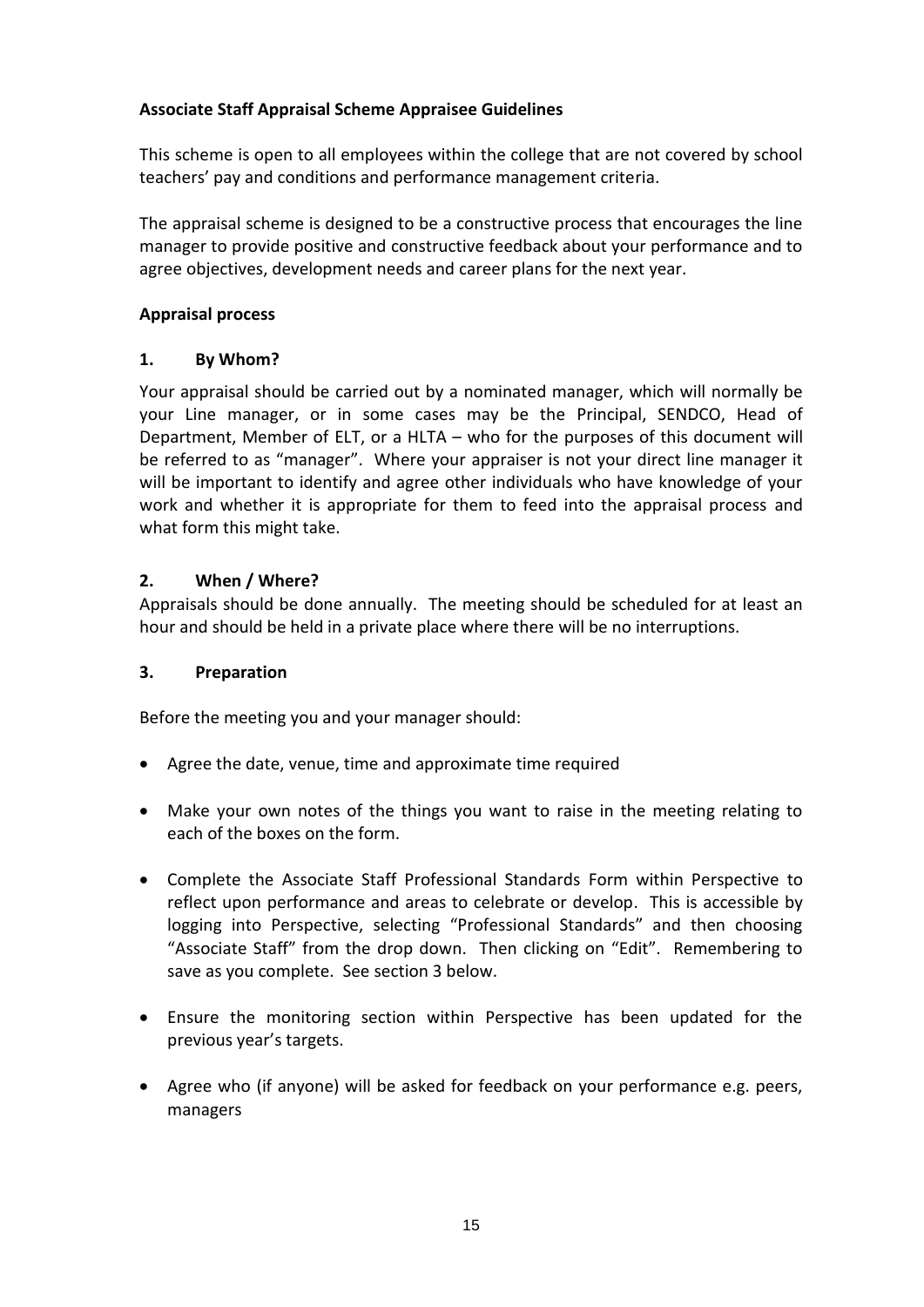In addition, for classroom-based staff, where the local agreement is that an observation will form part of the appraisal process, you and your manager should (at least 2 weeks before):

- Agree and plan the date of your classroom observation and who will undertake it
- Review and agree the focus of the observation. This will relate directly to (a) the targets and development plan recorded on last year's appraisal form; and (b) any specific areas for future development which may result in new targets for the coming year; or (c) an area you specifically request.

Following the observation and in readiness for the meeting:

- You will receive brief feedback on the observation, within 24 hours, and a copy of the completed observation form.
- Prepare for more detailed discussions following on from the observation, which may be held-over for the appraisal meeting (the self review form can be used to record your thoughts), but if appropriate might be discussed after the observation and lead to an additional action within the current appraisal cycle
- Ensure you have prepared your self review form, or other notes, and have them ready to take to the meeting. This can be provided in advance of the meeting if agreed with your manager.

## **4. Professional Standards and Self Review**

You should review your professional standards form within the Perspective system. These standards cover the following criteria and can be used to form your discussion regarding your performance and future development needs.

- Job and Professional Knowledge/Skills
- Commitment & Motivation
- Planning & Personal Development
- Relationships with Colleagues
- Communication
- Team working
- Problem Solving and Decision Making
- Management Skills and Behaviours
- Managing People (where appropriate)
- Personal Qualities

#### **5. Working for your School**

You will discuss with your manager how your work contributes to the success of the college by considering links with: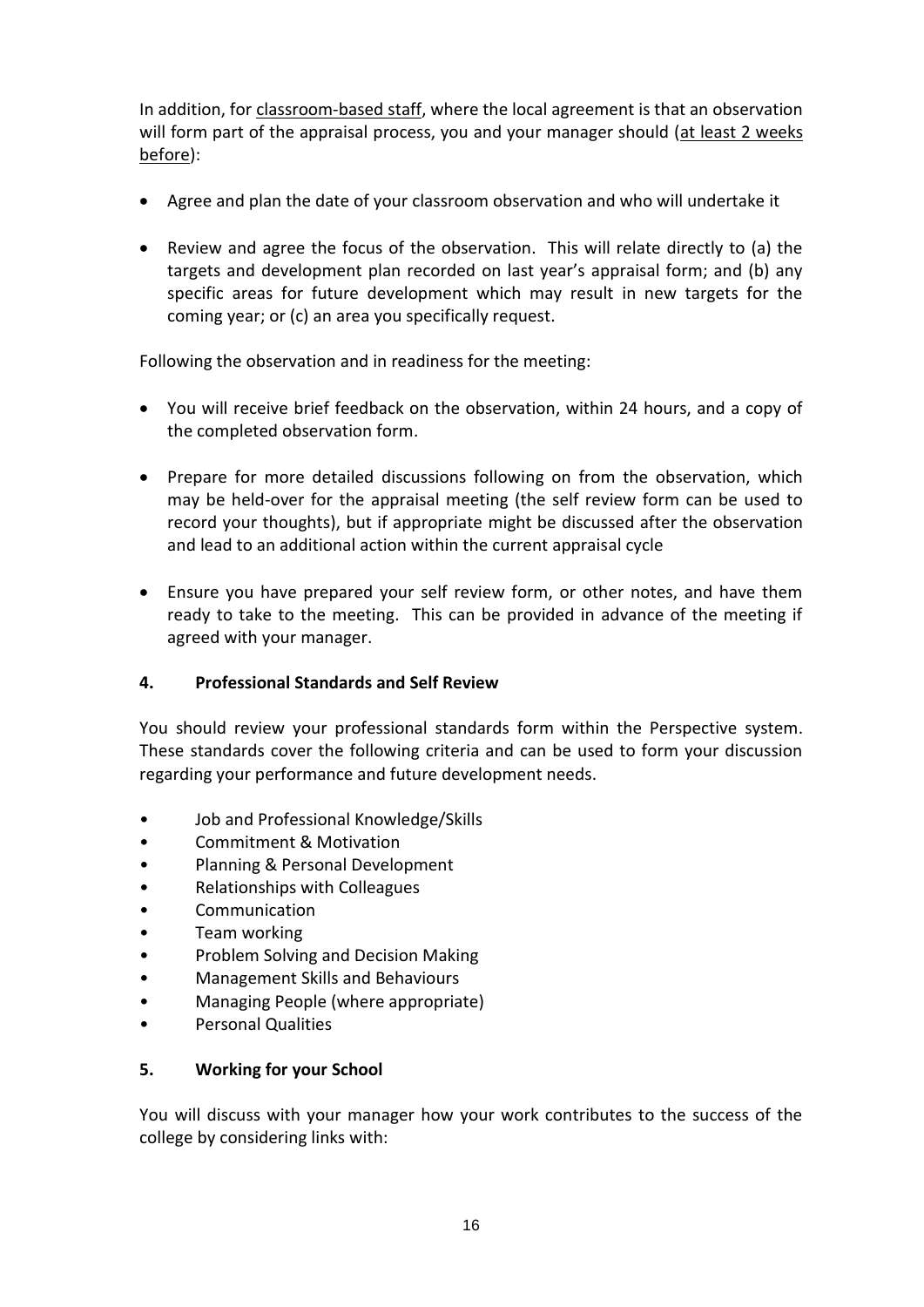- College Improvement Plan
- Department/team plan

or any other relevant documents.

## **6. Classroom Observation and Self Review (if applicable)**

Discuss the key points from the observation and your self review in the context of last year's targets and any further learning or development needs identified. Learning and development needs should be carried through to the remaining sections of the form as appropriate.

## **7. Annual Review of Objectives**

You and your manager will review your performance over the past year. It is important to discuss not just what has been achieved but how.

- What was achieved overall by you and your manager?
- How well was it achieved?
- Were there any barriers to achievement?
- What could have been done differently?
- What was the quality of working relationships?
- If the objectives were not achieved, what were the reasons? What might have been done differently?
- How well you have been supported over the past year are there times when things have got in your way?

Your manager will praise good work but may also wish to explore what may have affected your achievements at work.

Any development needs will need to be recorded in the development plan.

## **8. Annual Review of Personal Development**

You and your manager will review last year's development plan:

- Were development objectives met last year?
- How well were they met?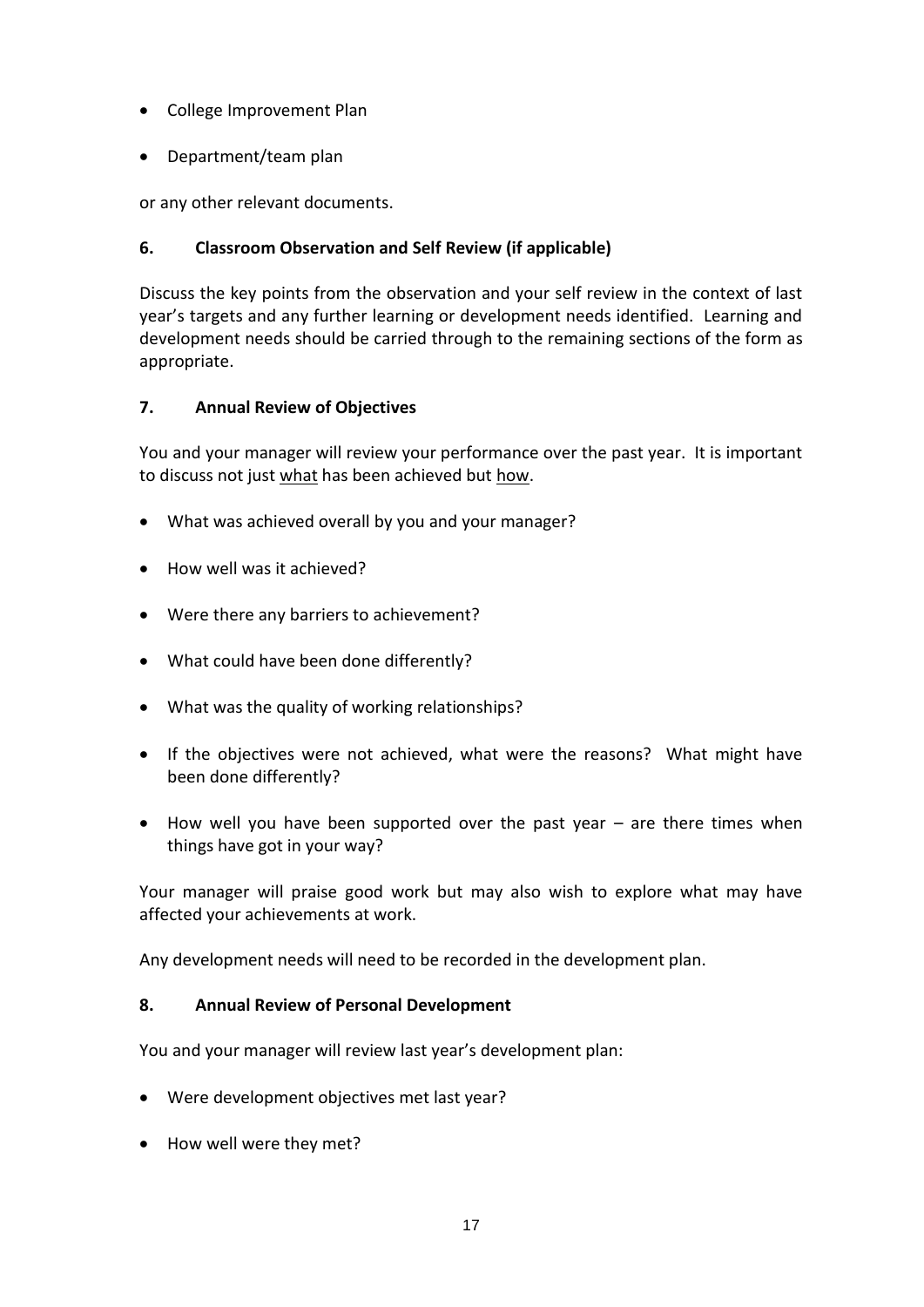- Has performance improved as a result?
- How has the improvement in performance been demonstrated? (Use specific examples)
- How has the improvement in performance benefited your college/team?
- What is being done differently as a result of your development?
- If development targets were not met why?

Any outstanding development needs should then be recorded in this year's development plan.

#### **9. Objectives for next year**

Objectives may come from a number of places:

- College/ department / team plans
- National and local competency standards and job profiles
- Completed appraisee's self-evaluation form
- As an outcome of reviewing last years performance

Your manager will be able to explain how any suggested objectives might link specifically to the College Improvement Plan.

Your objectives should be clear and understandable and should enable you to know what you are expected to achieve. Your objectives should be such that, if they are achieved, they will contribute to improving the progress of pupils at the school.

Where possible all objectives need to be **SMART**:

**S**pecific – precise and unambiguous so that both of you know what is being aimed for.

**M**easurable – measures are the way to tell if something has been achieved (or not). Describe what success will look like in ways that can be measured.

**A**chievable - can this objective be achieved? Are there any barriers that may impact on your ability to achieve the objective?

**R**elevant – does the personal objective fit with the objectives of your school/team? The objective must be within the remit of your job.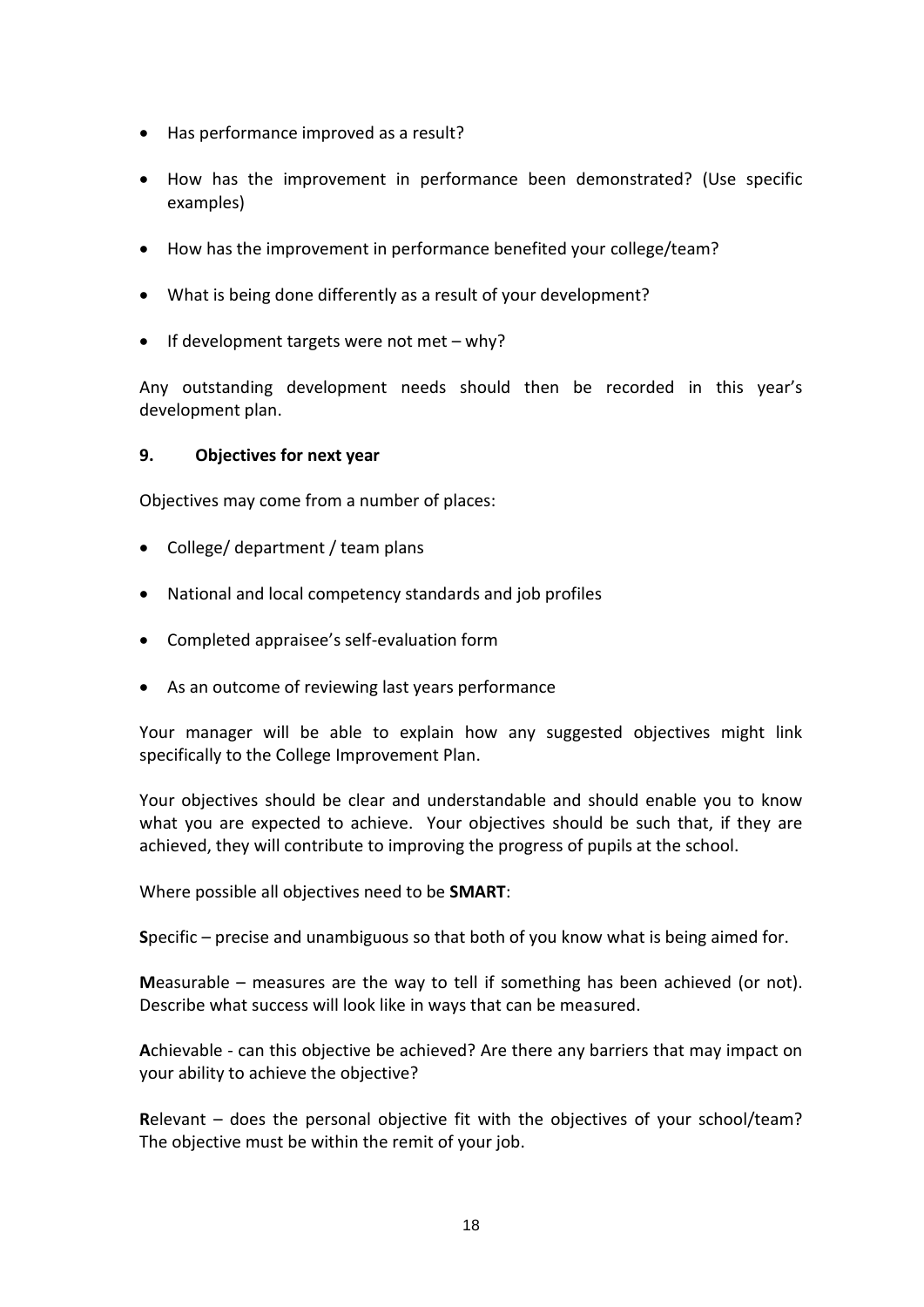**T**imed – give a date by when the objective should be achieved or reviewed.

Objectives should reflect a balance between ongoing work and new areas of work. The number of targets will depend on their size and scope. As a guide, Honiton Community College normally sets 3 objectives.

## **10. Development Plan**

The development plan must also set objectives and wherever possible be **SMART**.

Development objectives may come from a variety of sources:

- National standards
- Review of last year's performance
- Objectives for next year (i.e. new skills to achieve the coming years targets)
- Competency frameworks comparing current performance against the competency profile
- Accredited professional development programmes e.g. NVQ attainment
- Your own views of areas of personal improvement and training that would enable you to perform more effectively in your job
- Feedback from others e.g. peers
- Career plans
- Required literacy & numeracy qualifications (e.g. level 2 NVQ)
- Continuing professional development (CPD)

Your manager may ask what continuing professional development activities you have already undertaken and you can discuss the success of these together.

Development needs are a joint responsibility between you and your manager and each party plays an active role in your professional development. Some specific CPD requirements may need to be referred to a senior manager.

With regard to the provision of continuing professional development, 'CPD', in the case of competing demands on the college budget, a decision on relative priority should be taken with regard to the extent to which (a) the CPD identified is essential for you to meet the objectives; (b) the training and support will help the college to achieve its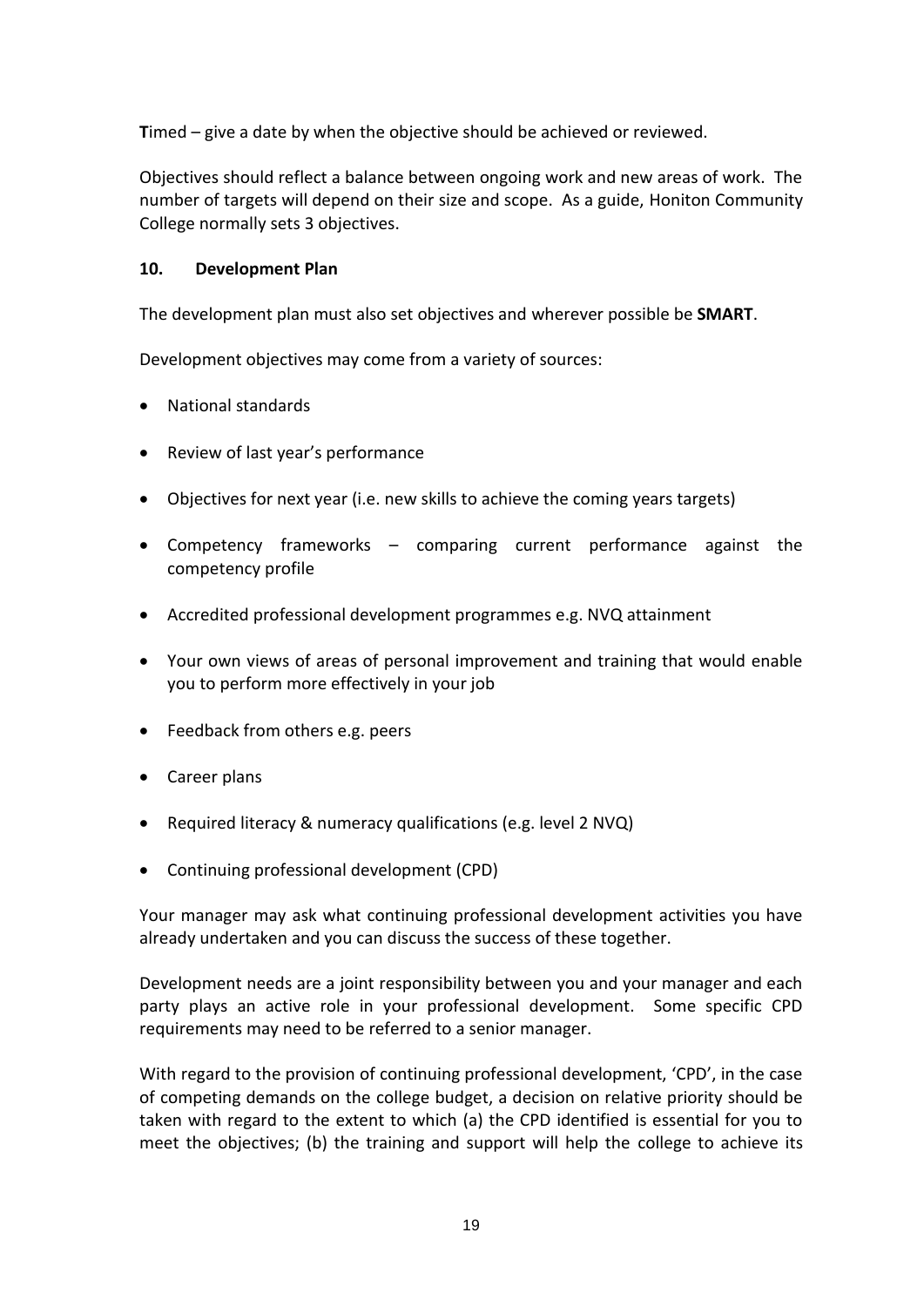priorities; and (c) your own personal development needs. The college's priorities should take precedence; however staff should not be held accountable for failing to make good progress towards meeting their targets where CPD support recorded on the appraisal form has not been facilitated.

CPD can take a number of forms. In addition to the more traditional 'training course', development opportunities could include in-college and cross-college/school activities, such as coaching and mentoring, learning from others' practice through structured, supportive, developmental observations, and other forms of professional collaboration.

Once CPD activities are agreed and recorded it is the manager's responsibility to facilitate them and your responsibility to participate in them.

#### **11. Career Plan**

Discuss any career ambition you have with your manager and how you will achieve it. Do you both agree that you are ready to look for opportunities for progression?

Think about what positions or areas of work would be appropriate. Relevant development needs will need to be recorded in your development plan.

#### **12. Comments**

This is an opportunity to raise any issues that have not been covered as part of the appraisal process:

- Feedback to your manager on their performance and how this has affected your own
- The appraisal and its impact on you
- Discuss any other issues you wish to raise e.g. health or wellbeing matters it may be necessary to arrange a further meeting to discuss other issues further e.g. to complete a risk assessment etc.

Alternatively, you may wish to reflect on what has been discussed and feed back at a later date; this should be agreed with the Appraiser.

#### **Remember, the appraisal process is confidential.**

#### **13. Apraisee Review within Perspective**

After your manager has completed the appraisal form within Perspective they will send it to you for review. At this point, you should review the comments on the form and then add your own feedback. Once this has been completed your appraisal will be recorded as finalised on the Perspective system.